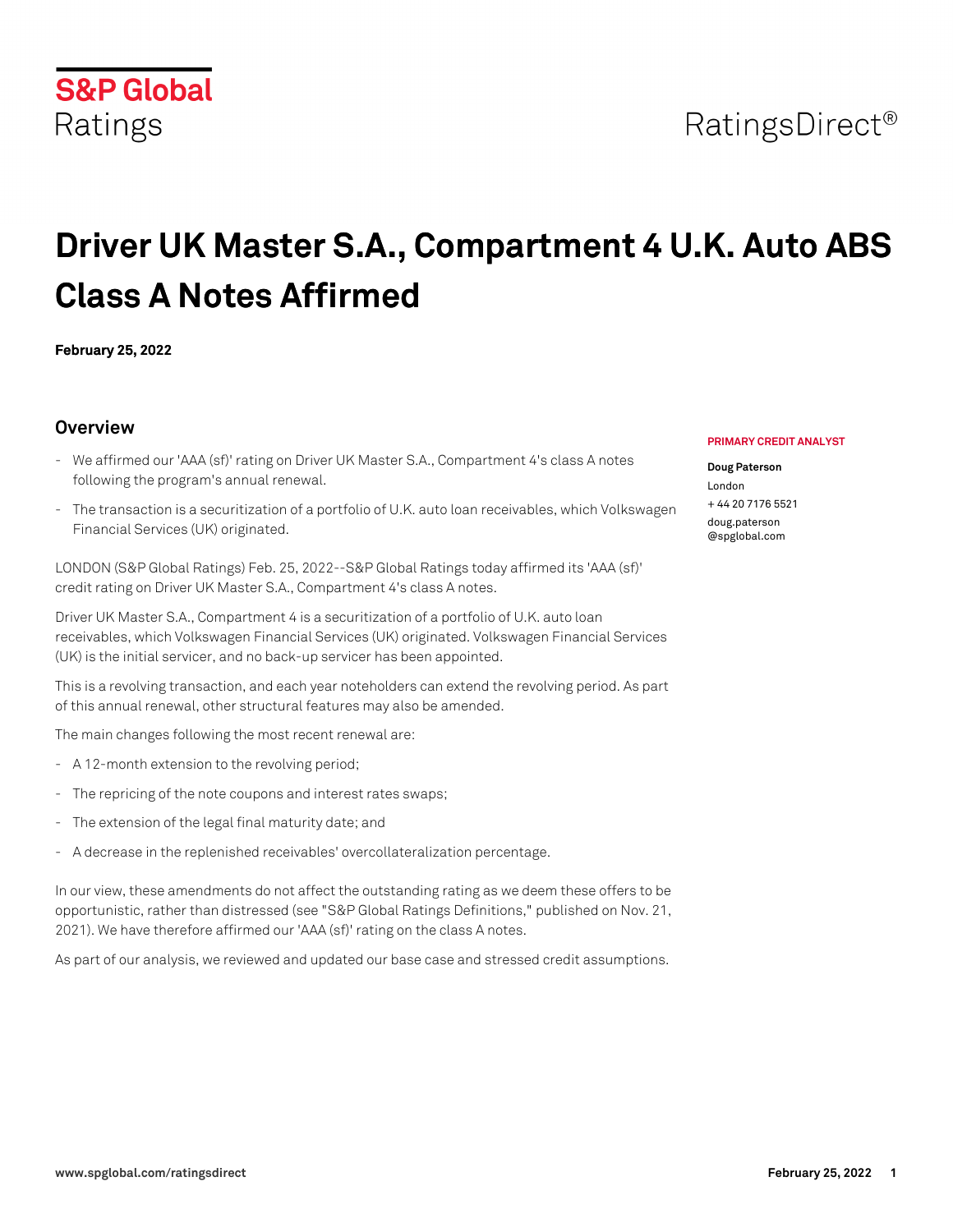### **Credit Assumptions**

| Parameter                               | Current |
|-----------------------------------------|---------|
| Gross loss base case (%)                | 1.85    |
| Gross loss multiple ('AAA')             | 45      |
| Voluntary terminations base case (%)    | 3.75    |
| Voluntary terminations multiple ('AAA') |         |
| Stressed recovery rate ('AAA')(%)       | 40      |
| Residual value haircut ('AAA') (%)      | 33.6    |

A combination of subordination, initial and additional overcollateralization, and a cash reserve provides credit enhancement to the rated notes. The transaction does not have a principal deficiency ledger mechanism or any excess spread before the seller's insolvency.

Under the transaction documents, amortization is sequential, but switches to pro rata once the class-specific overcollateralization target levels are reached, assuming no specific triggers have been breached. The notes may switch to sequential payment again, once certain credit enhancement increase conditions have been met. If the servicer were to become insolvent at any point in the transaction's life, the notes would permanently switch to sequential amortization.

Based on our revised credit assumptions and the amendments to the terms and conditions of the notes, our cash flow analysis indicates that the available credit enhancement for the class A notes is sufficient to withstand the credit and cash flow stresses that we apply at the current rating level.

## **Potential effects of proposed criteria changes**

Our rating is based on our applicable criteria, including our European auto ABS criteria. However, these criteria are under review (see "Request For Comment: Global Auto ABS Methodology And Assumptions," published on Nov. 30, 2021).

As highlighted in that article, we are soliciting feedback from market participants on proposed changes to our criteria. We will evaluate the market feedback which may result in further changes to the criteria. As a result of this review, our future auto ABS criteria may differ from our current criteria. The criteria change may affect the ratings in this transaction. Until such time that we adopt new criteria, we will continue to rate and surveil these notes using our existing criteria (see "Related Criteria").

# **Related Criteria**

- General Criteria: Environmental, Social, And Governance Principles In Credit Ratings, Oct. 10, 2021
- Criteria | Structured Finance | General: Global Framework For Payment Structure And Cash Flow Analysis Of Structured Finance Securities, Dec. 22, 2020
- Criteria | Structured Finance | General: Counterparty Risk Framework: Methodology And Assumptions, March 8, 2019
- Criteria | Structured Finance | General: Incorporating Sovereign Risk In Rating Structured Finance Securities: Methodology And Assumptions, Jan. 30, 2019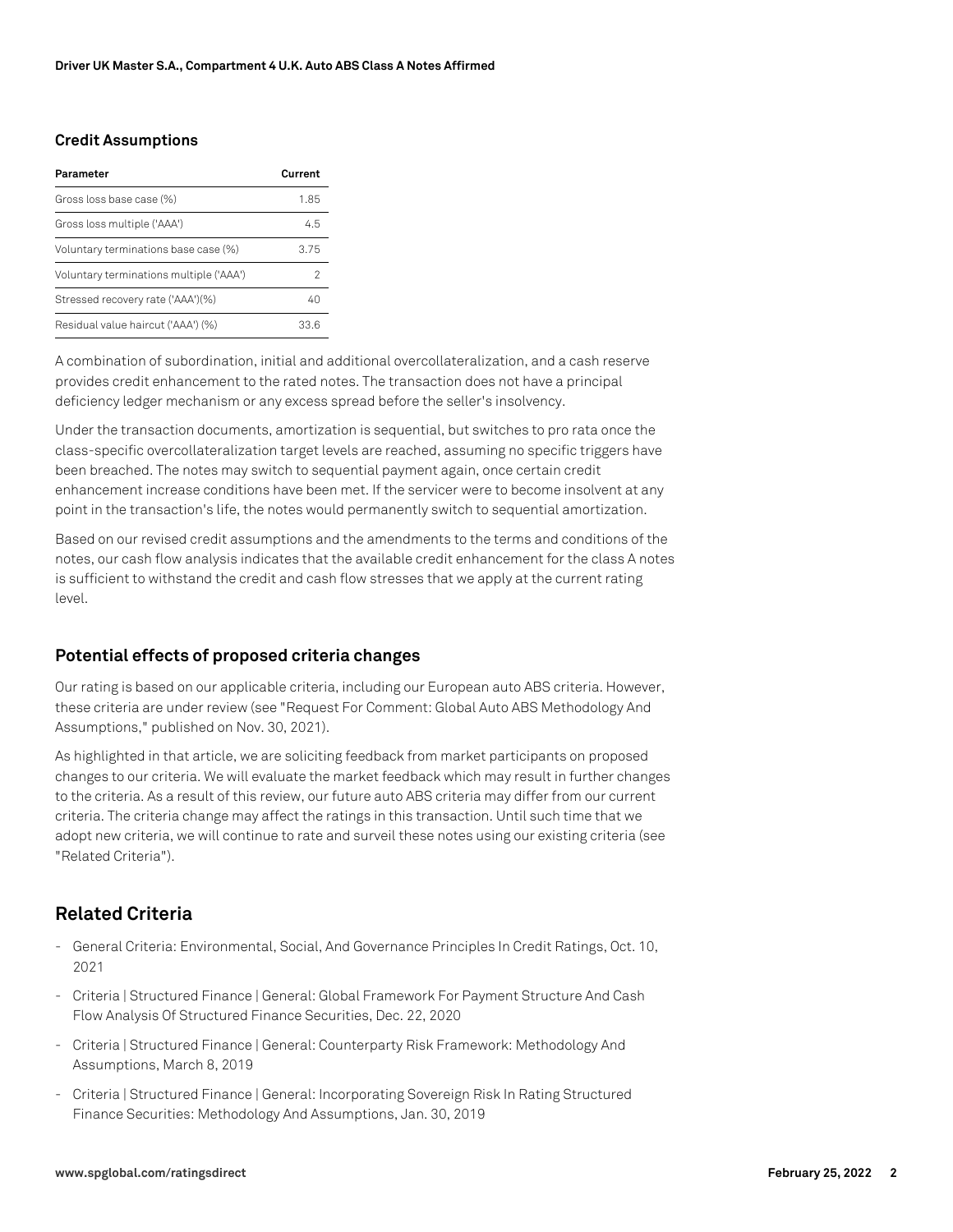#### **Driver UK Master S.A., Compartment 4 U.K. Auto ABS Class A Notes Affirmed**

- Legal Criteria: Structured Finance: Asset Isolation And Special-Purpose Entity Methodology, March 29, 2017
- Criteria | Structured Finance | ABS: Methodology And Assumptions For European Auto ABS, Oct. 15, 2015
- Criteria | Structured Finance | ABS: Global Methodology And Assumptions For Assessing The Credit Quality Of Securitized Consumer Receivables, Oct. 9, 2014
- Criteria | Structured Finance | General: Global Framework For Assessing Operational Risk In Structured Finance Transactions, Oct. 9, 2014
- General Criteria: Methodology Applied To Bank Branch-Supported Transactions, Oct. 14, 2013
- Criteria | Structured Finance | General: Global Derivative Agreement Criteria, June 24, 2013
- General Criteria: Principles Of Credit Ratings, Feb. 16, 2011
- Criteria | Structured Finance | General: Methodology For Servicer Risk Assessment, May 28, 2009
- Criteria | Structured Finance | ABS: European Consumer Finance Criteria, March 10, 2000

## **Related Research**

- Request For Comment: Global Auto ABS Methodology And Assumptions, Nov. 30, 2021
- S&P Global Ratings Definitions, Nov. 21, 2021
- Driver UK Master S.A., Compartment 4 U.K. Auto ABS Class A Notes Affirmed; Class B Rating Withdrawn, June 25, 2020
- 2017 EMEA ABS Scenario And Sensitivity Analysis, July 6, 2017
- European Structured Finance Scenario And Sensitivity Analysis 2016: The Effects Of The Top Five Macroeconomic Factors, Dec. 16, 2016
- Global Structured Finance Scenario And Sensitivity Analysis 2016: The Effects Of The Top Five Macroeconomic Factors, Dec. 16, 2016